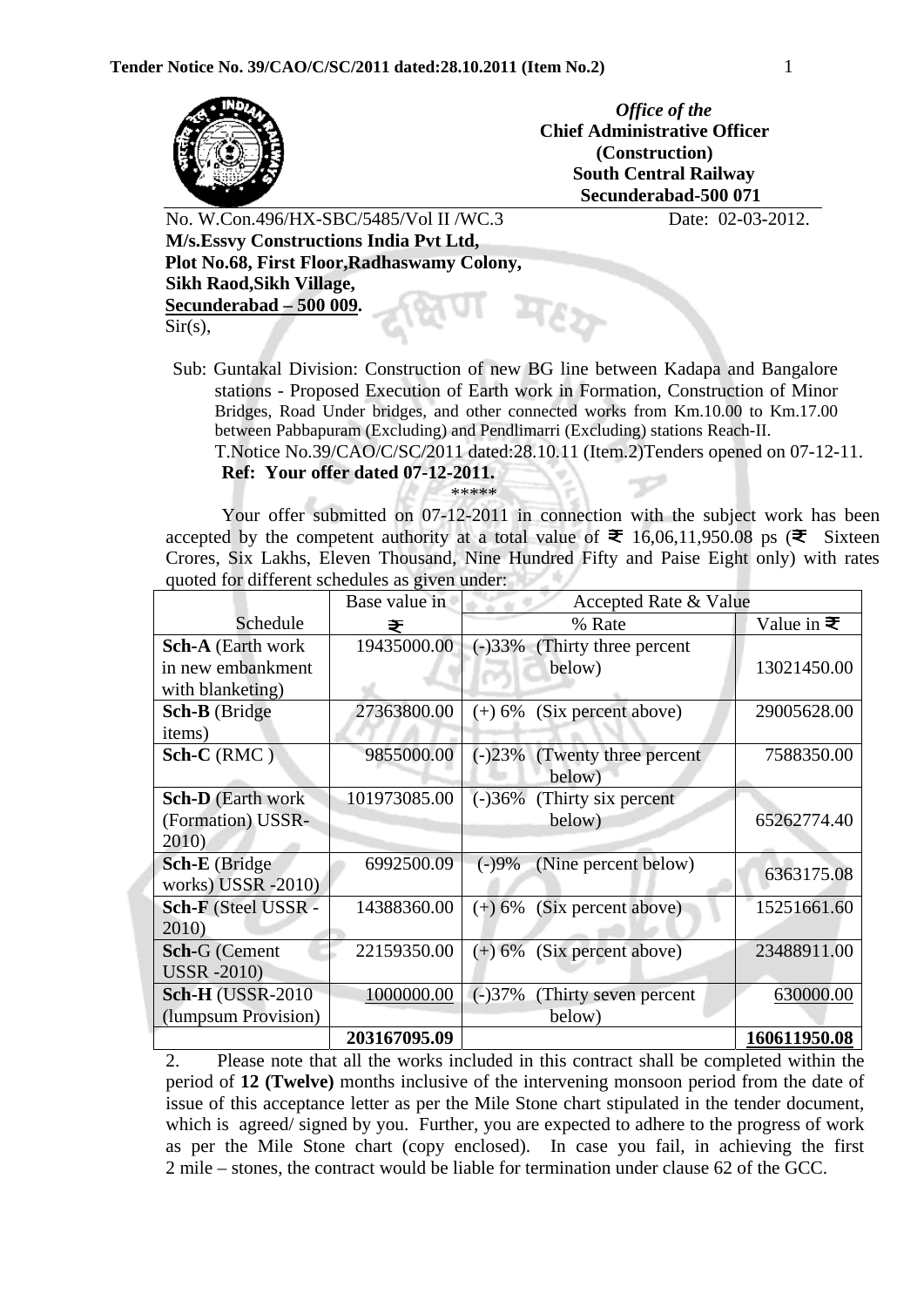3. You shall maintain all the works covered under this contract for a period of 6 (Six) calendar months from the certified date of completion of the whole work as covered by the contract. During the maintenance period, the contractor shall bear the responsibility and be liable for maintenance as envisaged in Clause 47 of the General Conditions of Contract.

4. Please also note that an amount of  $\bar{\mathbf{z}}$ . **80,30,600**/- (i.e., 5% of contract value) is payable towards **Performance Guarantee** for the due and faithful fulfillment of the work within 30 (thirty) days from the date of issue of this letter of acceptance. Extension of time for submission of Performance Guarantee beyond 30 (thirty) days and up to 60 (sixty) days from the date of issue of letter of acceptance will be given with a penal interest of 15% p.a. shall be charged for the delay beyond 30 (thirty) days, ie., from  $31<sup>st</sup>$  day after the date of issue of letter of acceptance. In case you fail to submit the requisite Performance Guarantee even after 60 (sixty) days from the date of issue of letter of acceptance, the contract shall be terminated duly forfeiting EMD and other dues, if any payable against the contract. You shall be debarred from participating in re-tender for this work. This guarantee shall be initially valid up to the stipulated date of completion plus 60 days beyond that. In case, the time for completion of work gets extended you shall get the validity of Performance Guarantee extended to cover such extended time for completion of work plus 60 days**.**

The above said Performance Guarantee shall be furnished either in Cash **or** Irrevocable Bank Guarantee **or** Government Securities including State Loan Bonds at 5 percent below the market value **or** Deposit receipts, Pay orders, Demand drafts and Guarantee Bonds these forms of Performance Guarantee could be either of the State Bank of India or any of the Nationalized Banks **or** Guarantee Bonds executed or Deposits receipts tendered by all Scheduled Banks **or a** Deposit in the Post Office Savings Bank **or** a deposit in the National Savings Certificates **or** Twelve years National Defence Certificates **or** Ten years Defence Deposits **or** National Defence Bonds **or** Unit Trust Certificates at 5 per cent below market value or at the face value whichever is less **or** FDR in favour of FA&CAO/C/ S.C.Railway/ Secunderabad, (free from any encumbrance) will be accepted. The Performance Guarantee shall be released only after physical completion of the work based on the 'Completion Certificate" issued by the competent authority stating that the contractor has completed the work in all respects satisfactorily.

5. If you are interested to furnish the Performance Guarantee as called for in para No.4 above in cash the same shall be lodged with the Chief Cashier/S.C.Rly/ Sec'bad and money receipt issued by him on this account should be forwarded to this office, so that arrangements will be made for execution of necessary agreement.

6. In addition to the above, an amount of  $\Xi$ 80,30,600/- is also payable towards full Security Deposit for the due and faithful fulfillment of the work**. The EMD amount furnished along with your offer in the form of TDR No.553207 (A/c. No.03/11938) Dt.05-12-2011 for 5,00,000/-, TDR No.553208 (A/c.No.247303/11939) Dt.05-12-2011 for 5,00,000/-, TDR No.553209 (A/c.No.247303/11940) Dt.05-12-2011** for **2,00,000/ totaling to 12,00,000/-** issued by **Bank of Baroda, Boinpally Branch, Secunderabad** is adjusted towards part security deposit and the balance Security Deposit amount of  $\bar{\Xi}$ **68,30,600/- will be recovered from your running bills at the rate of 10% till the balance S.D amount is fully recovered.** The security deposit shall be released only after the expiry of the maintenance period and after passing the final bill based on a**n 'Unconditional and Unequivocal No Claim Certificate'** submitted by you.

7. Please note that no interest will be payable on the Security Deposit/Performance Guarantee. But the Govt. Securities detailed above will be payable with interest accrued thereon, if they carry any interest.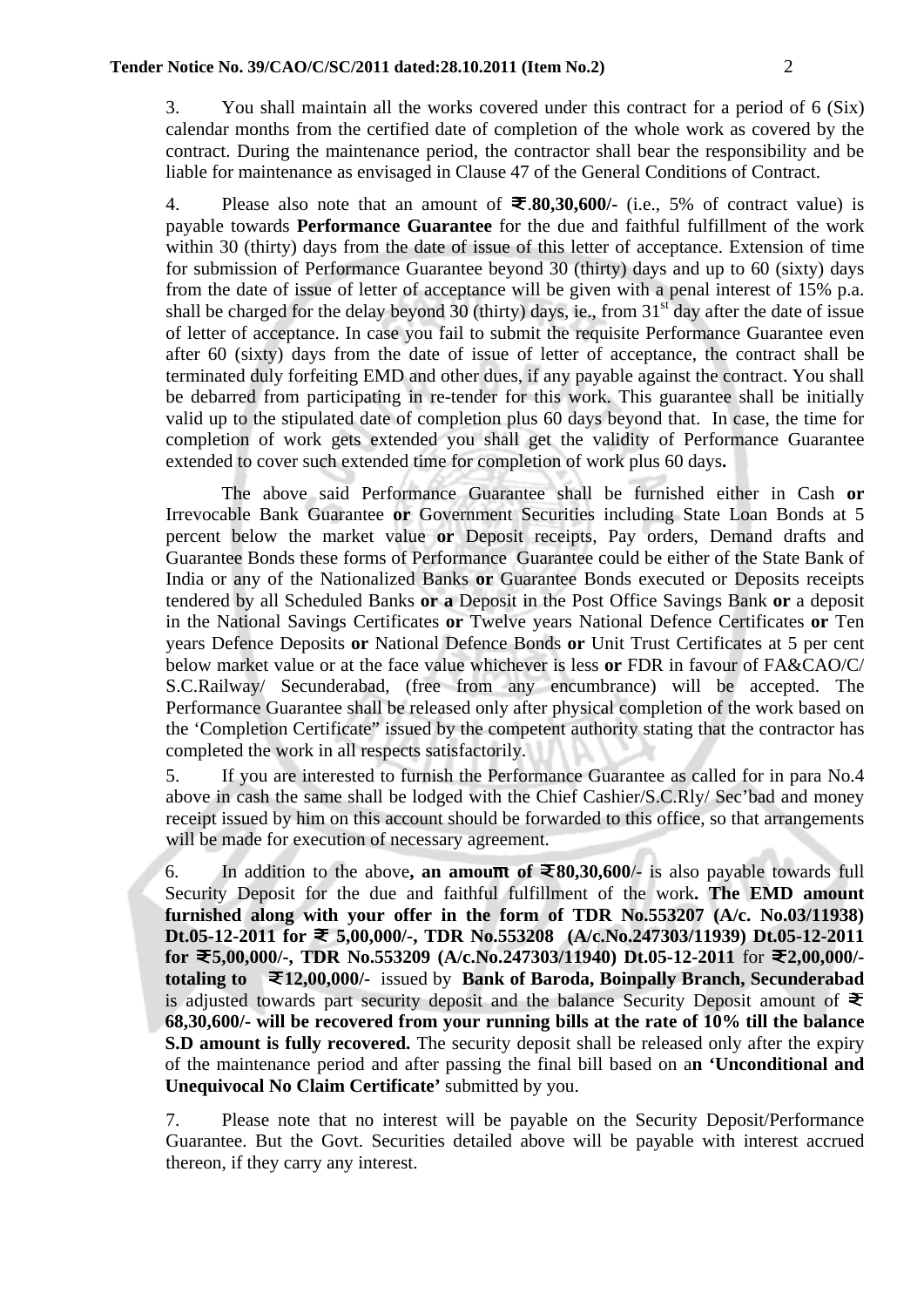**8 It may please be noted that limit of variations under Schedule 'D' USSR item Nos.013111- Earth work in cutting in all soils, 013112 - Earth work in cutting in RNRB & 013113 - Earth work in cutting in RRB may be limited to the barest minimum and in any case not more than 25% of the agreemental quantities. In case, if it requires to carry out the work beyond 25% of the agreemental quantities specific approval of the competent authority to be obtained before taking up the work. Also it may please be noted that the accepted rates for these three items should not be taken as a future referral rates unless otherwise the total value of these items is very less compared to the total value of the work.** 

9**.(i) It may please be noted that the limit of variations under Schedule-E USSR Item No.192011 -Earth work in excavation in all soils, Item No.192012 - Earth work in excavation in RNRB, Item No.192013 - Earth work in excavation in RRB, USSR item No.192030 - Providing Laying plain CC 1:3:6, USSR item No.061013 - Random rubble masonry with hard stone, USSR item no.012050 - Supplying and filling sand in plinth, USSR item no.222230 – Painting HFL danger level, USSR item no.222250 – Prov foundation details plaques & USSR item no.222020-300m thick (average) dry stone flooring under these items may be limited to the barest minimum and in any case not more than 25% of the agreemental quantities. In case, if it requires to carry out the work beyond 25% of the agreemental quantities specific approval of the competent authority to be obtained before taking up the work.**

 **9 (ii) The accepted rates under Schedule-E (USSR Item Nos.192011, 192012, 192013) should not be taken as future referral rates.** 

10. **In case of variation over and above agreement quantities under Schedules 'A', 'B', 'C', 'E', 'F', 'G' & 'H' are required to be carried out at any stage, only with specific written approval of the Competent Authotity to be obtained before executing the work.**

11. It may please be noted that until a formal agreement is executed, this acceptance letter shall constitute a binding contract between you and the Railway subject to modification as may be mutually agreed to. The agreement for this work should be executed within 7(Seven) days from the date of receipt of notice from this office that such documents are ready, failing which action will be taken in terms of Clause10(a) of the regulations of tenders and Contracts without prejudice to any further right or remedies.

Please acknowledge the receipt.

Encl: One

 Yours faithfully, -Sd-

 **( K.V. Sivaprasad ) Chief Engineer/Con-III/SC For and on behalf of President of India.** 

Copy to:

- 1. FA & CAO/C/SC for information together with copy of TCP dt.23-02-2012 (Encl: One).The EMD of the unsuccessful tenderers may be returned to this office duly discharged for returning the same to the unsuccessful tenderers.
- **3 Dy.CE/GC/TPTY for information and necessary action together with a copy of TCP dt.23-02-2012.(Encl: One).**
- 2. Asst. Labour Commissioner (Central), Railway Quarter No.533, Opposite Railway High School, Guntakal – 515 801 for information
- 4. Chief Cashier/SCR/Secunderabad for information.